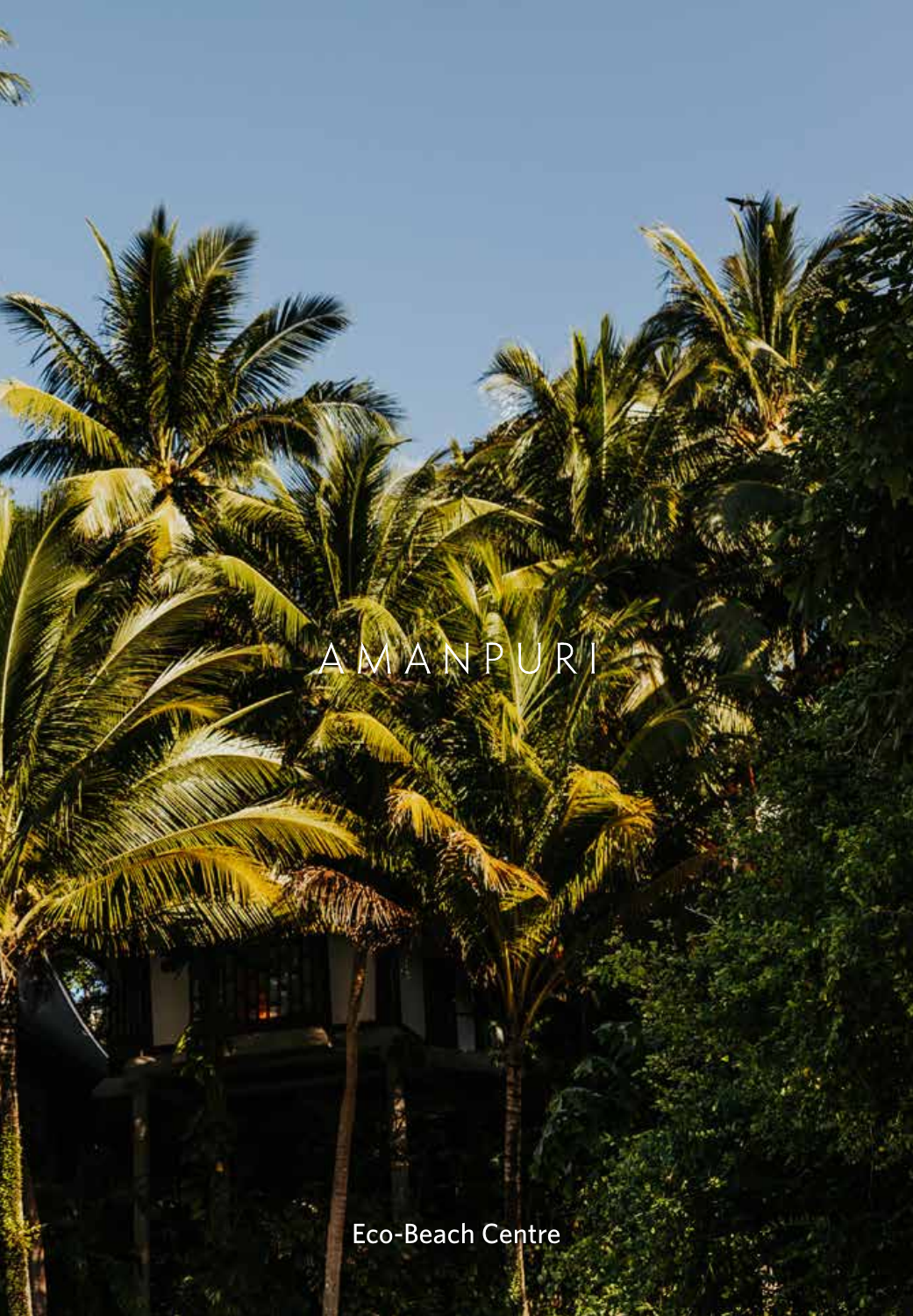

## Welcome

The Eco-Beach Centre has been designed by Aman to offer meaningful and memorable experiences for children and teens. Located 20 steps from the beach with stunning ocean views, the Centre features unique exploratory gardens, a nature museum, an outdoor *OC Ramp* skateboard halfpipe, an *Enter-Prises* custom bouldering wall and the latest watersports toys. The Centre encompasses two separate areas: the Hot Spot with programmes and experiences designed for teenagers aged 12 and over, and the Eco-Beach Centre, with exploratory science and nature activities for youths aged five and over.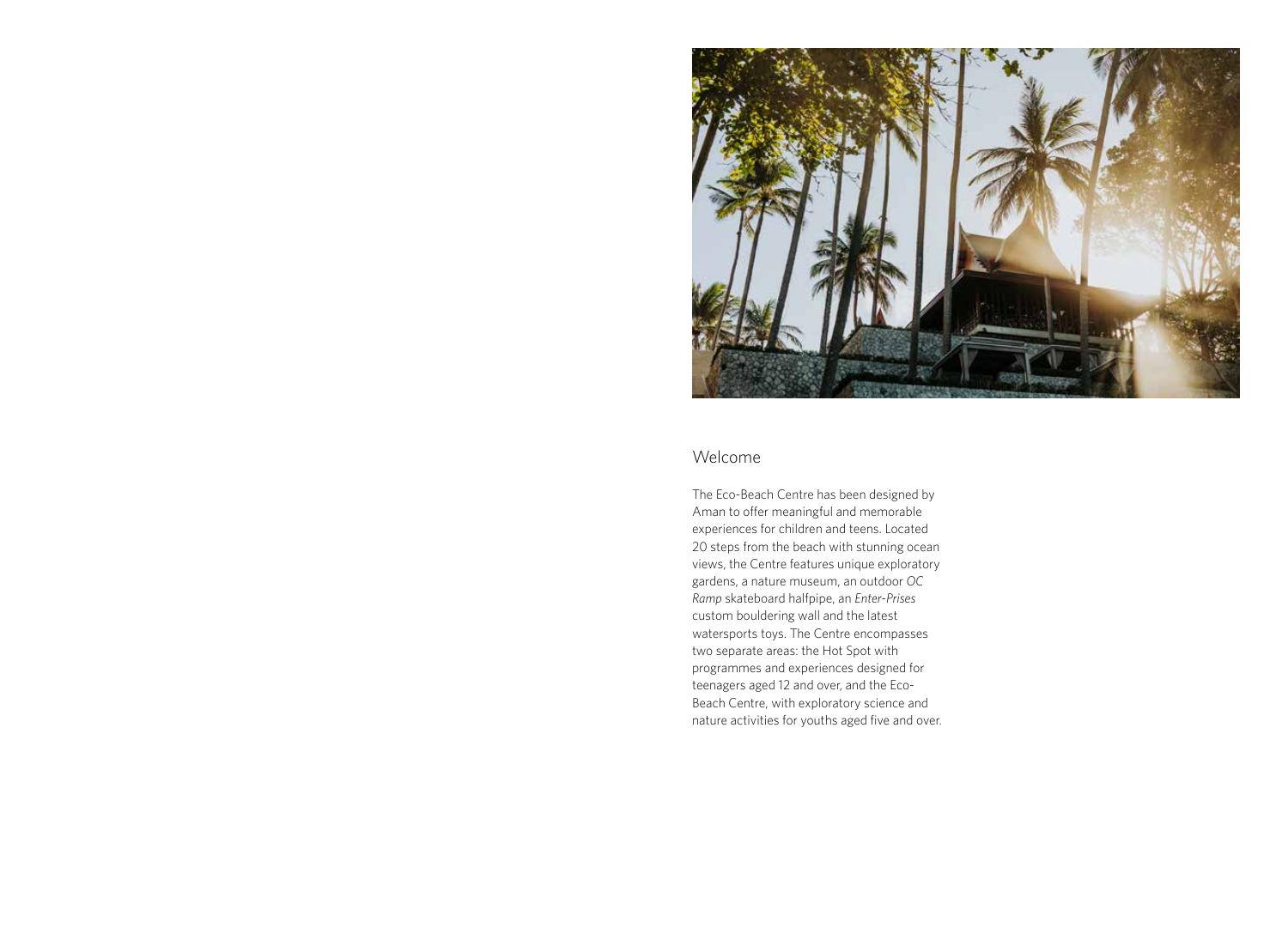



# The Eco-Beach Centre

The Eco-Beach Centre houses custom-made terrariums, a fresh water aquarium and a unique specimen collection of Thailand's indigenous butterflies, all within its very own nature museum. The Centre's outdoor educative spaces include Aman-designed turtle and koi ponds, a vegetable and herb garden and an arbour of fruit trees, as well as cosy hammocks and bean bags along the deck. A team of specialists will offer daily nature and science activities, Thai cultural arts and crafts workshops, and junior culinary and wellness workshops. These activities seamlessly blend education with discovery, adventure and pure enjoyment. Children can browse the Eco-Beach Centre library and learn about the natural environment, from undersea creatures to constellations. There are also board games and activities to explore anytime. Your child may choose to join our daily programme of activities or choose an activity à la carte.

The Eco-Beach Centre is open daily from 9am to 6pm. Children aged five and over are welcome to join the programmes; if they are under five, they must be accompanied by a parent or guardian. Babysitting services can also be provided. Our daily programme is THB 2,000++ per day or THB 1,000++ per half-day for unlimited access.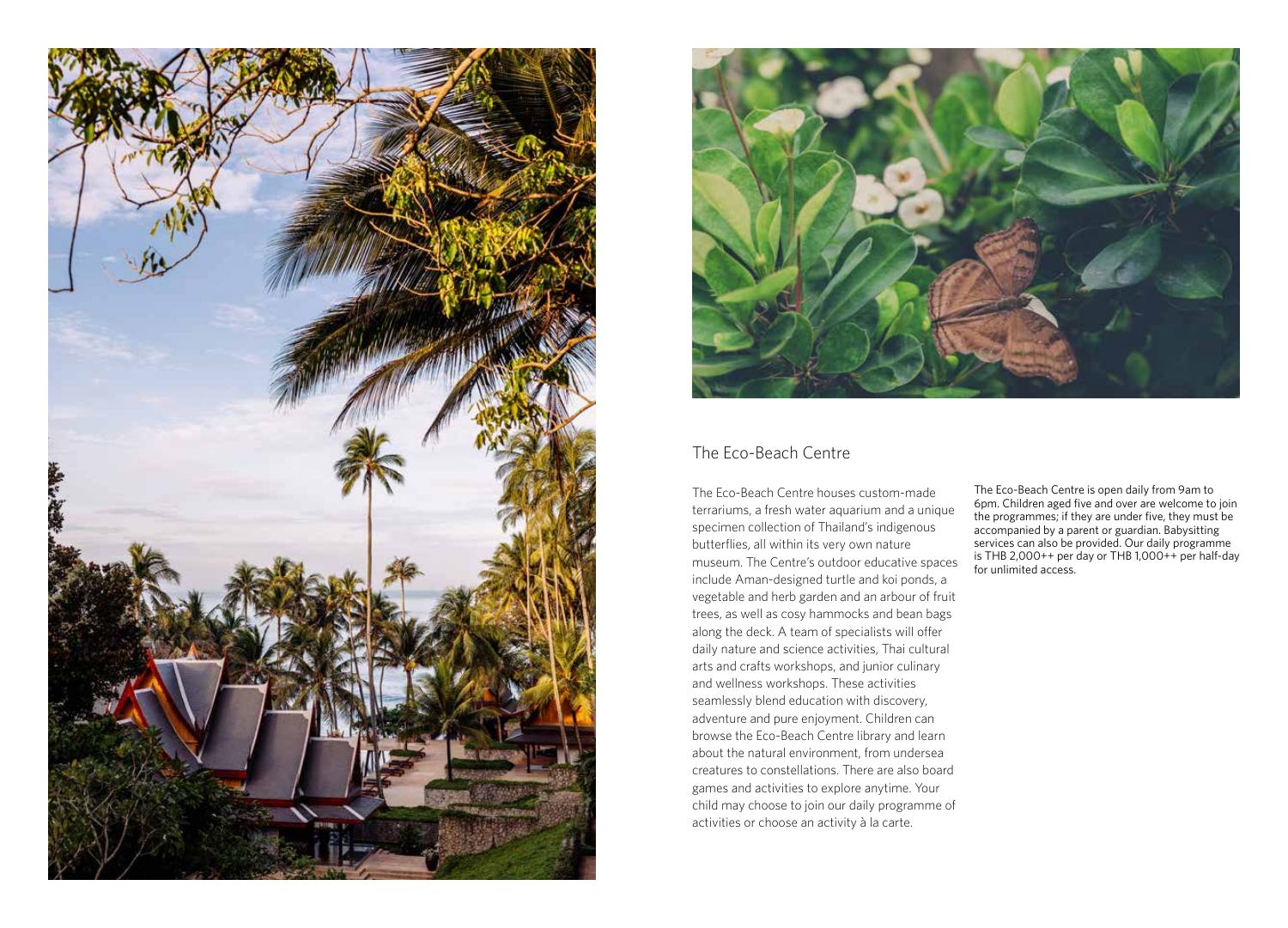

# Eco-Beach Centre Activities

## Science and Nature Activities

The science and nature activities are customised for all ages, and are ideal for children ages five to 12. These complimentary activities include:

- Free discovery of our indoor and outdoor educative spaces
- Tips and tools for in-the-field exploration to help you become a great nature scientist
- Lessons about the plants and animals of Thailand and their habitats

#### Terrarium and Aquarium Introduction at the Nature Museum

Explore the ecosystems of the fresh water aquarium, reptile and snail terrariums, and turtle and koi ponds. Observe the animals in their habitats and learn what it takes to make an ecosystem work.

At the Eco-Beach Centre, you can create a mini snail habitat of your own. This activity raises awareness and promotes stewardship of our natural environment and its unique support systems. Designed for all ages.

#### Farming Fun at the Garden Patch

Our vegetable and herb patch, with an arbour of fruit trees, is an excellent place to start learning about Thai farming. Our team will teach you how to grow and cultivate these plants, and explain why farming is so important for the people of Thailand. Design your own paper plant pot, learn to nurture a seed with the right amount of water and sunlight, and watch it grow.

#### Critter Safari at the Beach and Ponds

Join us for a critter hunt on the beach, or along the Aman ponds. Learn about reptiles, birds, butterflies, frogs and crickets, as well as inthe-field techniques for collecting specimens, and recording information. Make your own nature journal to record your plant and seashore specimens.

#### Sand Sculpting at the Beach

Master the art of sculpting with beach sand and ocean water to create a sandy work of art. Learn the techniques we use to keep the sand firm, making it easy to carve and shape, and collect beach treasures to add to your creations - a fun and easy activity for all ages.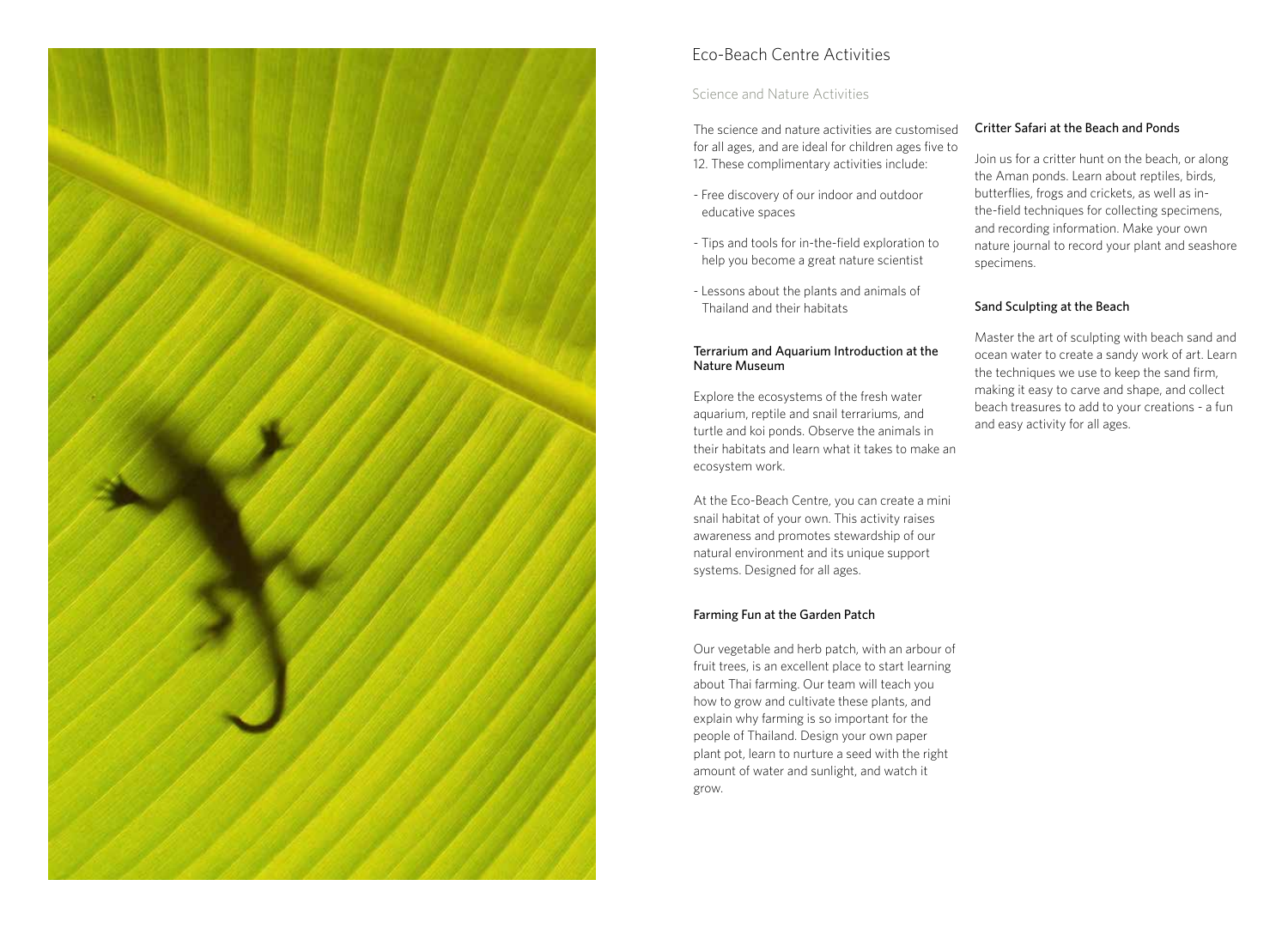## Thai Arts and Crafts Activities

A wonderful team of local Thai artists are on hand to offer a range of engaging activities, which outline basic techniques and the history behind each art form. These complimentary activities include:

- Exploration of Thai crafts and the materials traditionally used, including lessons on the origins of the artforms and their links to Thai culture
- Tuition of basic skills and techniques

#### The Batik Corner

Batik is a traditional Thai art form, where paintings are created using a wax-resistant method of dyeing. Learn how to make your own painting with Amanpuri's custom-designed batik's and choose to make a t-shirt, scarf, head wrap or wall painting. As we create, we will learn more about the batik art and also practice our language skills with Thai colours.

### Thai Arts and Crafts

The following are available as one-on-one or group classes:

- Jewellery making with coconut beads
- Palm weaving
- Thai fruit carving
- Thai flower arrangement
- Thai kite making and kite flying

#### Thai Dance Lessons

Choose between Li-Khe, a funny and engaging dance, or Khon, a Thai masked dance involving intricate costumes and traditional choreography. Make a fun and decorative costume and mask, and try your hand at this entertaining Thai art form.

#### Treasure Hunt

Treasure has been buried around the resort and it is up to you to uncover it. Immerse yourself in the history of the pirates of the Andaman Sea by dressing up, uncovering artefacts, and using a compass to follow the pirate map, unlocking clues along the way.

#### Junior Culinary Classes

Amanpuri's culinary team will teach you to be a Junior Chef. Choose from one of the workshops below:

Thai Cooking Class, Japanese Sushi Making and Pizza Making (THB 2,500++), Smoothie Workshop (THB 900++) and Thai Dessert Making (THB 1,500++)

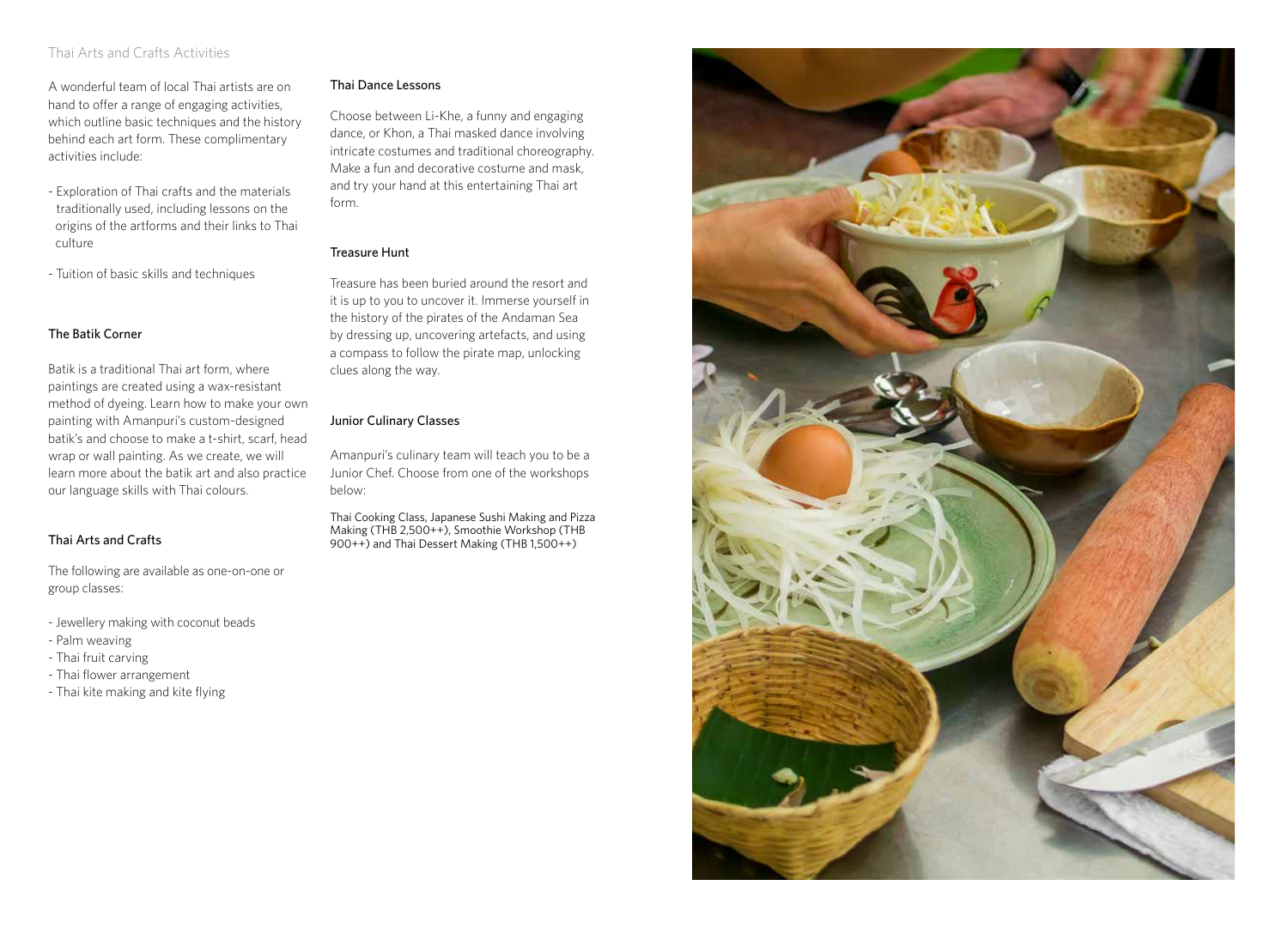# The Hot Spot

The Hot Spot, located next to the Eco-Beach Centre, is the ultimate environment for teens to hone their sporting skills or try out a new activity for the first time. With the support of expert instructors and visiting professionals, activities are designed for all levels, to help develop exciting skills in a safe and supportive environment.

As well as an OC Ramps custom-built outdoor skateboarding halfpipe with custom boards, the Hot Spot houses an impressive four-metre Enter-Prises custom-made bouldering wall, designed for a wide variety of climbing styles spanning from beginner to expert.

The Hot Spot Digital Room is a creative hub for teenagers to express their artistic talents. Grab a GoPro and shoot amazing wakeboarding, climbing or skateboarding footage before learning how to edit and design your own extreme sports videos in five easy steps. In the Sound Box, create a soundtrack to accompany your film before gathering your family and friends in the screening room. The Hot Spot is the ultimate environment for both artistic progression and fun.

On the water, world class watersports equipment is guaranteed to deliver hours of enjoyment. Our XStar Mastercraft will get adrenaline pumping whether guests choose the wakeboard, hydrofoil, wakeskate, wakesurf, or old-school water ski. Please refer to our activities list for the full range of next-level watersports available.

The Hot Spot is open daily from 9am to 6pm. You can join for the day or choose an activity to try oneon-one with an instructor. Our daily programme is THB 2,000++ per day or THB 1,000++ per half day for unlimited access.

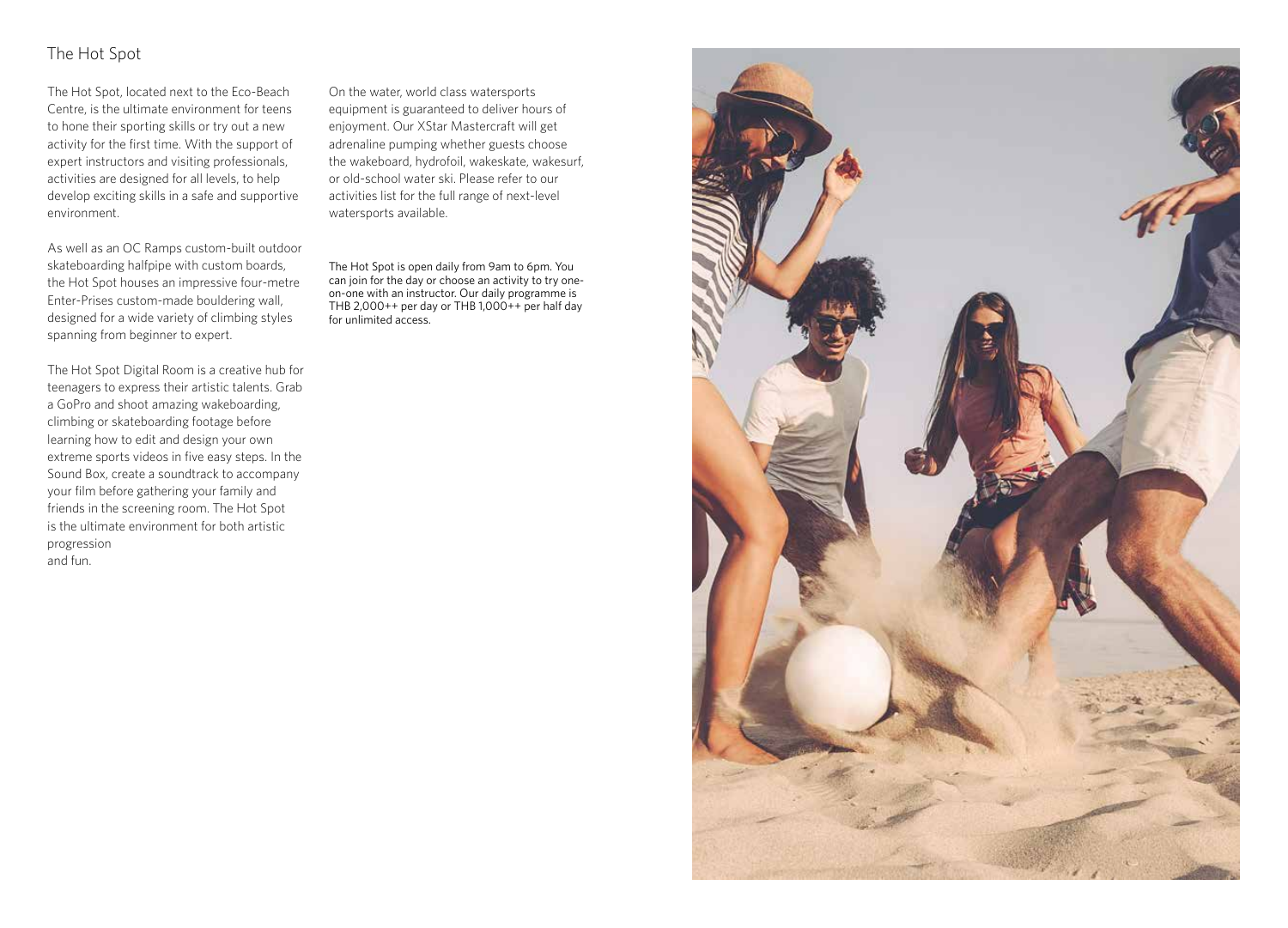# The Hot Spot Activities

## Outdoor Action Sports at the Hot Spot

## Climbing Wall

Our Entre-Prises four-metre bouldering tower is custom-designed for several climbing styles and all levels of climbers. Our expert instructors will be standing by to guide and support you depending on your experience level.

Included in the Hot Spot daily and half-day programmes

#### Backyard Slackline

Build core strength through balance, focus and agility on the slackline. This exercise will help you on the skate ramp, climbing wall or on the wake.

Included in the Hot Spot daily and half-day programmes

#### The Half Pipe

Our OC Ramps custom-built outdoor halfpipe is waiting for you, whatever your experience level. Our expert instructors will assess your skills on the board, and beginners can take a step-bystep course to advance their skills to the next level. Collect a custom board from the Hot Spot and be sure to wear our gear to stay safe on the ramp.

Included in the Hot Spot daily and half-day programmes

THB 3,200++ per person, per hour with professional skate instructor for private instruction

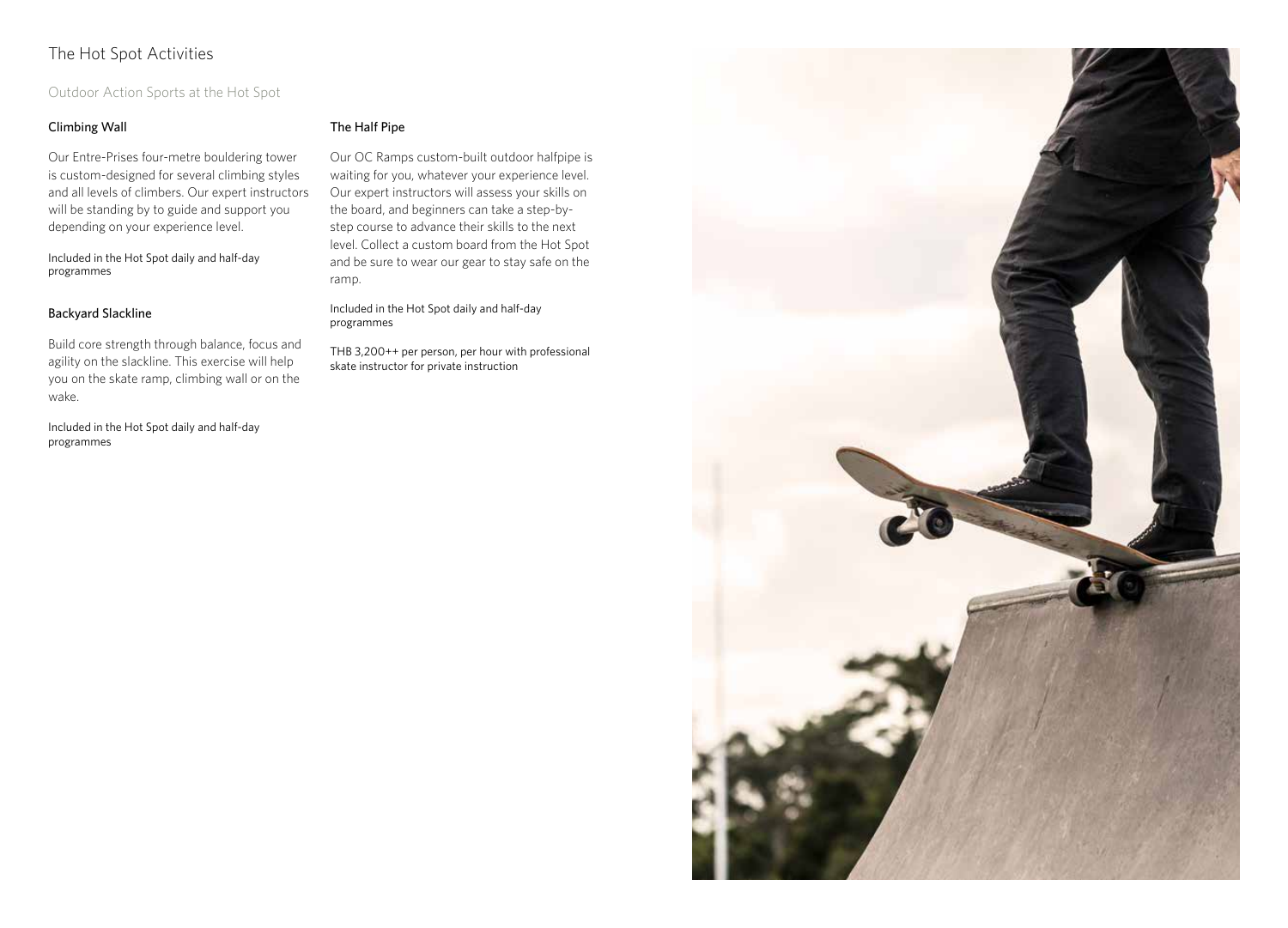

## Digital Room at the Hot Spot

## GoPro Movie Making

The Hot Spot is the ultimate environment to explore the digital art of film making. With our GoPros you can capture yourself and your friends in action on the ramp, wall or wake. Our Digital Room is where your videos are edited and perfected in five easy steps, and at the Sound Box, you can record your own soundtrack. Put it all together and share it with friends and family in the Hot Spot screening room.

Included in the Hot Spot daily and half-day programmes

## DJ Scratch Class

Enjoy an introductory class with one of our in-house DJs and learn how to perform your favourite tracks and control a DJ deck. For those who already have experience, our DJs will assist you in taking your skills to the next level.

Included in the Hot Spot daily and half-day programmes

THB 2,000++ per person, per hour for private instruction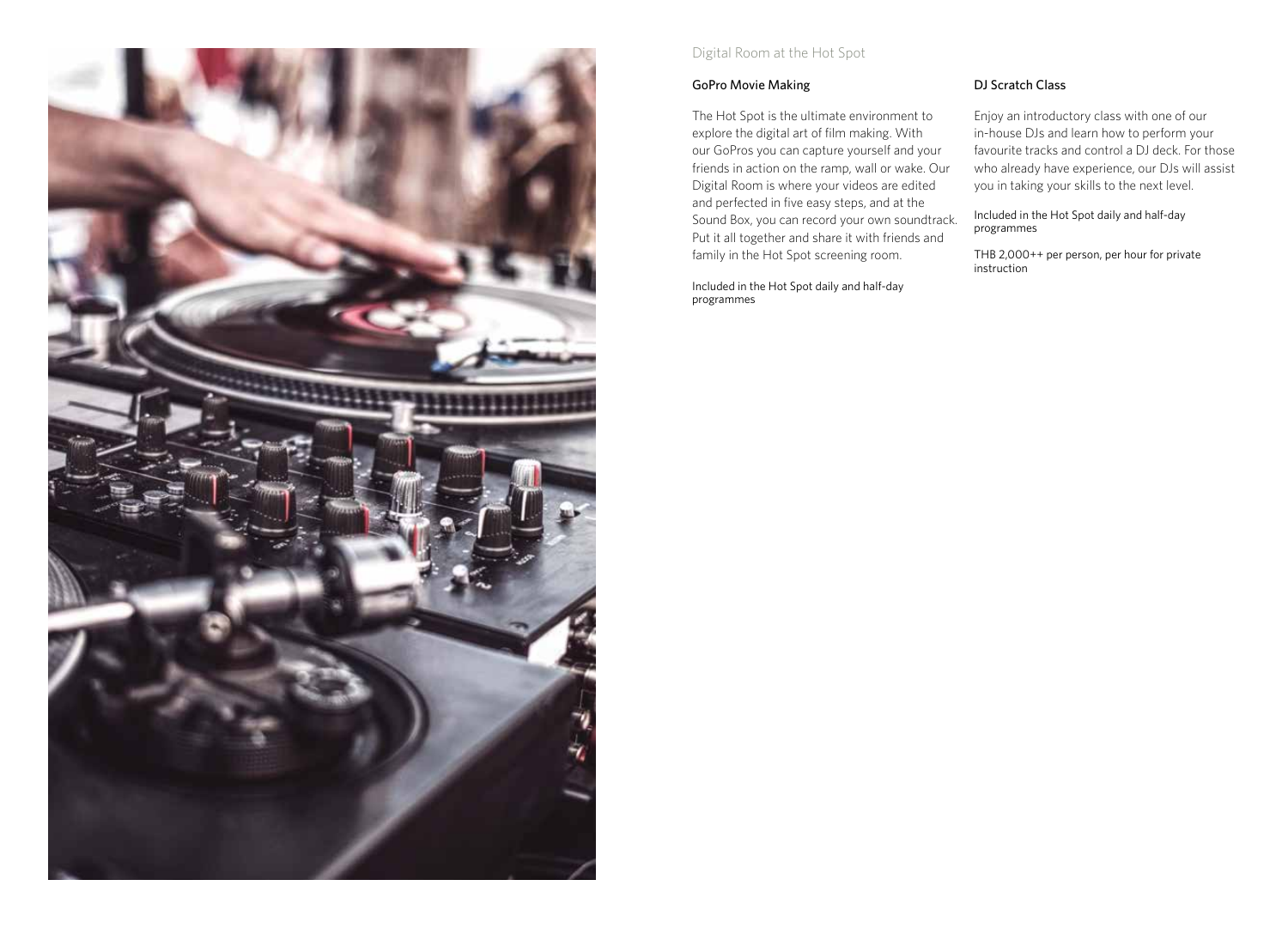## Water Sports Programme for Teenagers

#### Mastercraft XStar Wakeboarding

The Mastercraft Star Series is a family of boats designed to do one thing: be the best in the world at pushing the limits of what's possible behind a boat. Our Mastercraft XStar is the original high performance boat now redesigned for unparalleled wakeboarding. Whether you are working on new tricks, honing your skills, or just getting started, our team will be there to support and challenge you. Choose your toy: wakeboard, wakeskate, hydrofoil or old-school waterski - we have it all. Our team is ready to take you on the water.

THB 4,900++ per hour per person Half-day at THB 17,000++ Full day at THB 32,000++

#### Stand Up Jet Skis

Kawasaki Stand Up Jet Skis are the best on the market. This model uplifts the classic product, redesigned with powerful 1498cc 4-stroke engines for serious acceleration. These vehicles are fast, fun and impressive. Be sure to wear our safety gear. Our experienced team will teach you the basics and get you on your way safely.

THB 3,500++ for 20 minutes, per person Age 16+

#### Seabob

The Seabob F5 SR is the most powerful watercraft in the F5 series. Its driving performance is unique. Using the newest electronic technology, the Seabob's E-Jet Power System is controlled by seven power levels, meaning you can cruise through the water at an easy pace, or try the higher gears to reach an impressive speed. Dive up to three metres deep and explore the underwater world of the Andaman Sea. Our expert team will assist you at any skill level and as always, send you on your way safely.

THB 3,500++ for 20 minutes per person

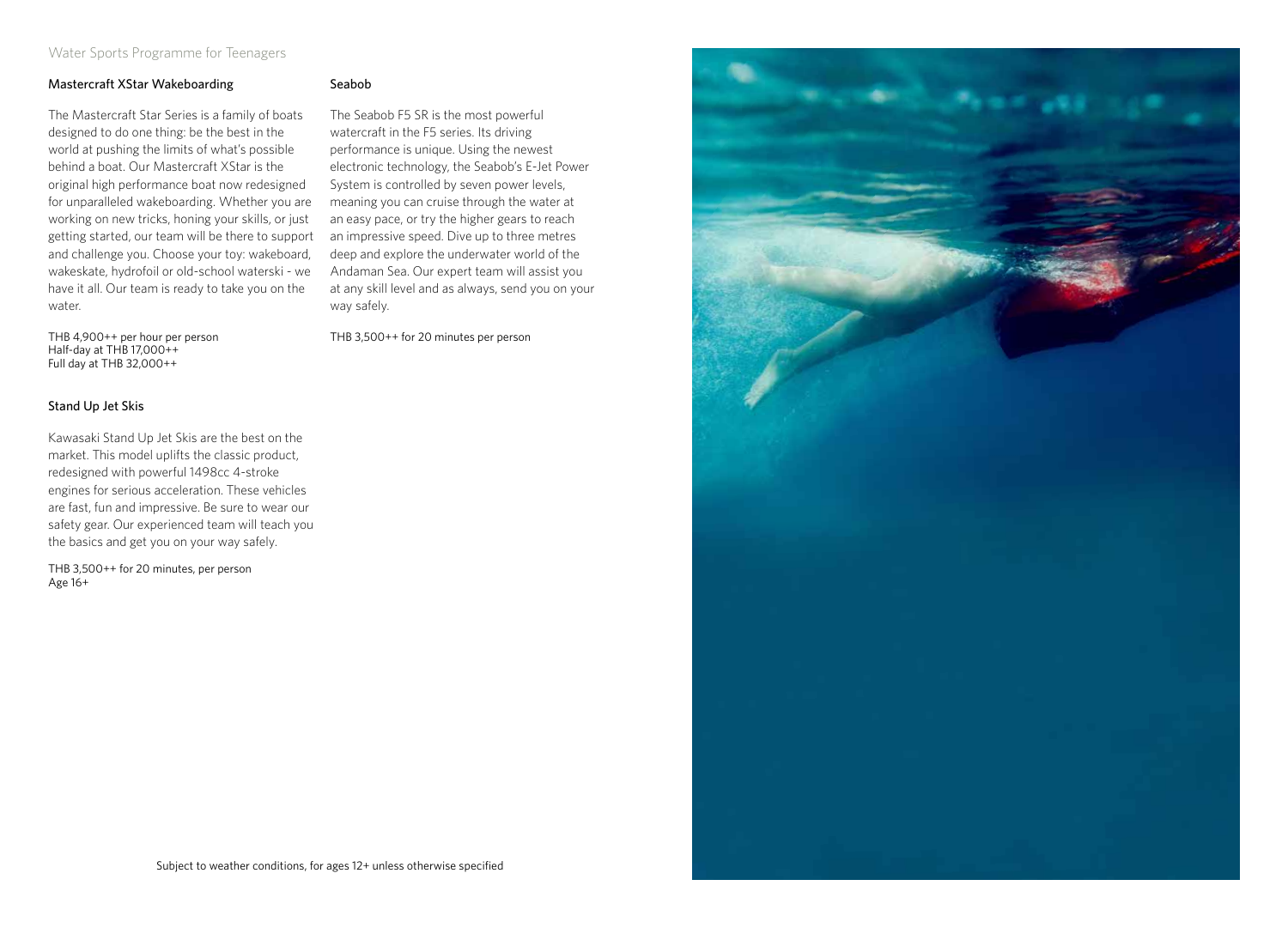

#### Naish SUP (Stand Up Paddleboards)

Easy to use and fun to ride, Naish stand up paddleboards are the best choice for relaxing on the surface. If you are new to SUP, our team is ready to give you tips to keep you steady and safe on the water.

Included in the Hot Spot daily and half-day programmes.

#### SUP Yoga

Test your balance on the board with a private lesson on the Andaman Sea.

THB 1,200++ per person

#### Hobie Stand Up Paddleboard

Also known as a stand-up pedal board, the Hobie Mirage Eclipse is wider than a paddleboard with handlebars for optimal stability. Set off on a smooth, balanced ride as you pedal yourself fit on the Andaman Sea.

THB 1,500++ for 20 minutes per person

#### Flyboard

Experience the sensation of flight, challenging your agility and stability at the same time. Using powerful water jet propulsion, this balance board will see you soaring over the Andaman Sea. Flyboard is designed for both beginner and experienced balance board users, with instructors on hand to demonstrate the basic steps. Advance booking is necessary.

THB 4,000++ for 20 minutes per person

#### Schiller Bike

Merging model design with technology and engineering, the Schiller Bike delivers an unparalleled cycling experience on the Andaman Sea. We are proud to be the first Aman destination to feature sustainable water cycling as part of our Integrative Movement Programme. These high-performance water bikes are an excellent way to incorporate strength and endurance training into your relaxation time, are easy to ride and fun for all fitness levels. Connect with nature, get a workout and explore our beautiful waters.

THB 1,500++ for 20 minutes, per person

#### Sailing Lesson

The Hobie 16 is a popular catamaran for racing and day sailing. This one-hour lesson will teach you to read the wind, hoist the main sail, jib and set sail.

THB 4,500++ for 60 minutes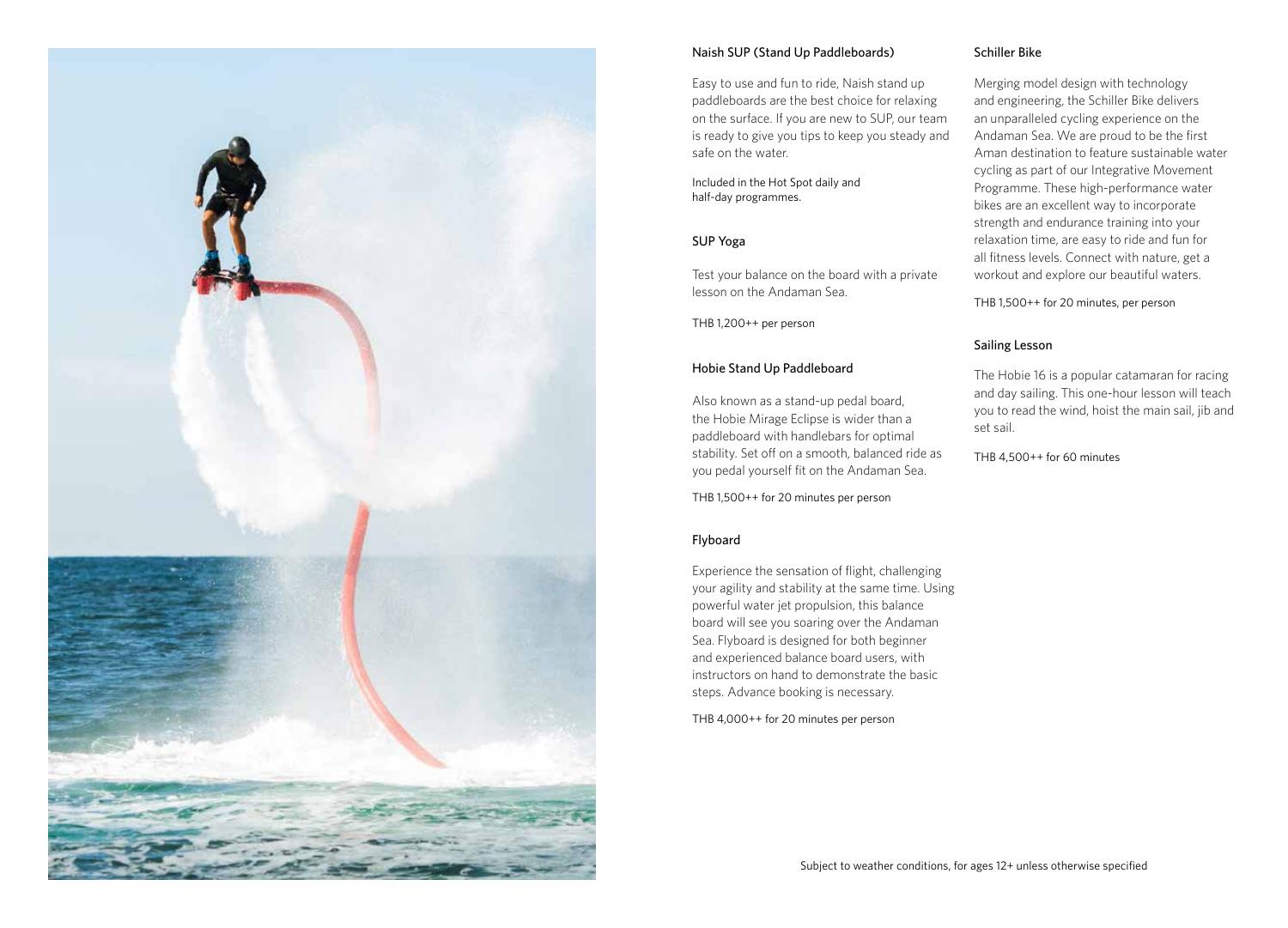

#### Snorkelling Trip to Kohwa Point

Take a smooth cruise along the Andaman Sea in the Mastercraft and discover islands to explore. Grab a Go Pro from the Digital Room and capture footage of coral reefs, serene views and time with friends.

THB 9,000++ per person for 2-hour trip Maximum 6 people

#### Thai Style Deep Sea Fishing

Ready to feast on a fresh catch? Join us for a half day of deep sea fishing in the Andaman Sea. All experience levels are welcome and our expert team is here to show you the ropes and take you where the fish are. This package includes fishing gear and snacks.

THB 24,000++ for 4 hour trip Maximum 6 people per boat

#### Visit to Surf House, Patong

Take a trip to Surf House and practice your skills on the Flow Board. This high tech wave-in-abox is perfect for learning how to manoeuvre a board, or for progressing your talent.

THB 2,500++ per person, includes transfers, snack, drink and entrance fee

Subject to weather conditions, for ages 12+ unless otherwise specified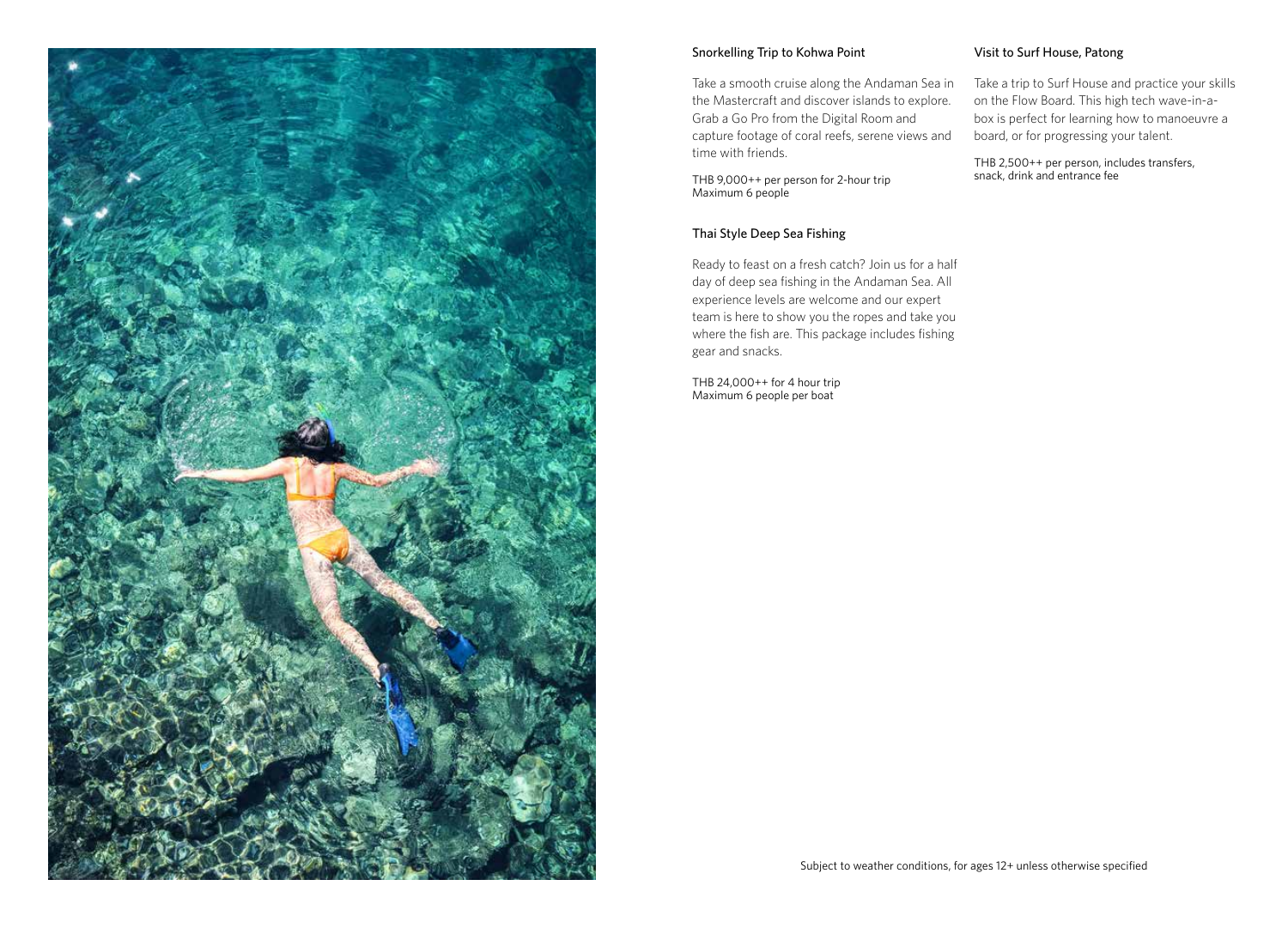### Family Activities

Our family activities are designed for all ages. Please note, outdoor experiences are subject to weather conditions.

#### Explore Phuket's Elephant Sanctuary

Bordering the Khao Phra Thaeo National Park, the Phuket Elephant Sanctuary offers a new home for elephants who have suffered from working long hours in the logging and tourism industries. As the first ethical elephant tourism experience in Phuket, they rescue sick, injured and old elephants, welcoming them back into their indigenous habitat. Feed them pineapples and bananas, and observe them as they socialise with each other and bathe freely in expansive fresh water lagoons.

4,000 THB++ per person for 3.5 hours trip, includes transfers

#### Star Gazing

The stillness of an Amanpuri night lends itself to gazing at the night sky. With plenty to see with the naked eye alone, the Meade LX90 Telescope allows for an even closer look. The telescope comes with computerised GoTo technology that tracks the sky to reveal constellations, planets and craters of the moon.

#### Junior Wellness Programme

Visit Amanpuri's Wellness Centre and try one of the classes designed especially for childen ages five and up.

The classes include Yoga, Pilates, Thai Boxing, Tennis Clinic and Swimming. Our Spa also offers a range of special treatments tailor-made for children.

THB 3,500++ for individual training for 60 min. See the Wellness Menu for our Junior Spa Treatments.

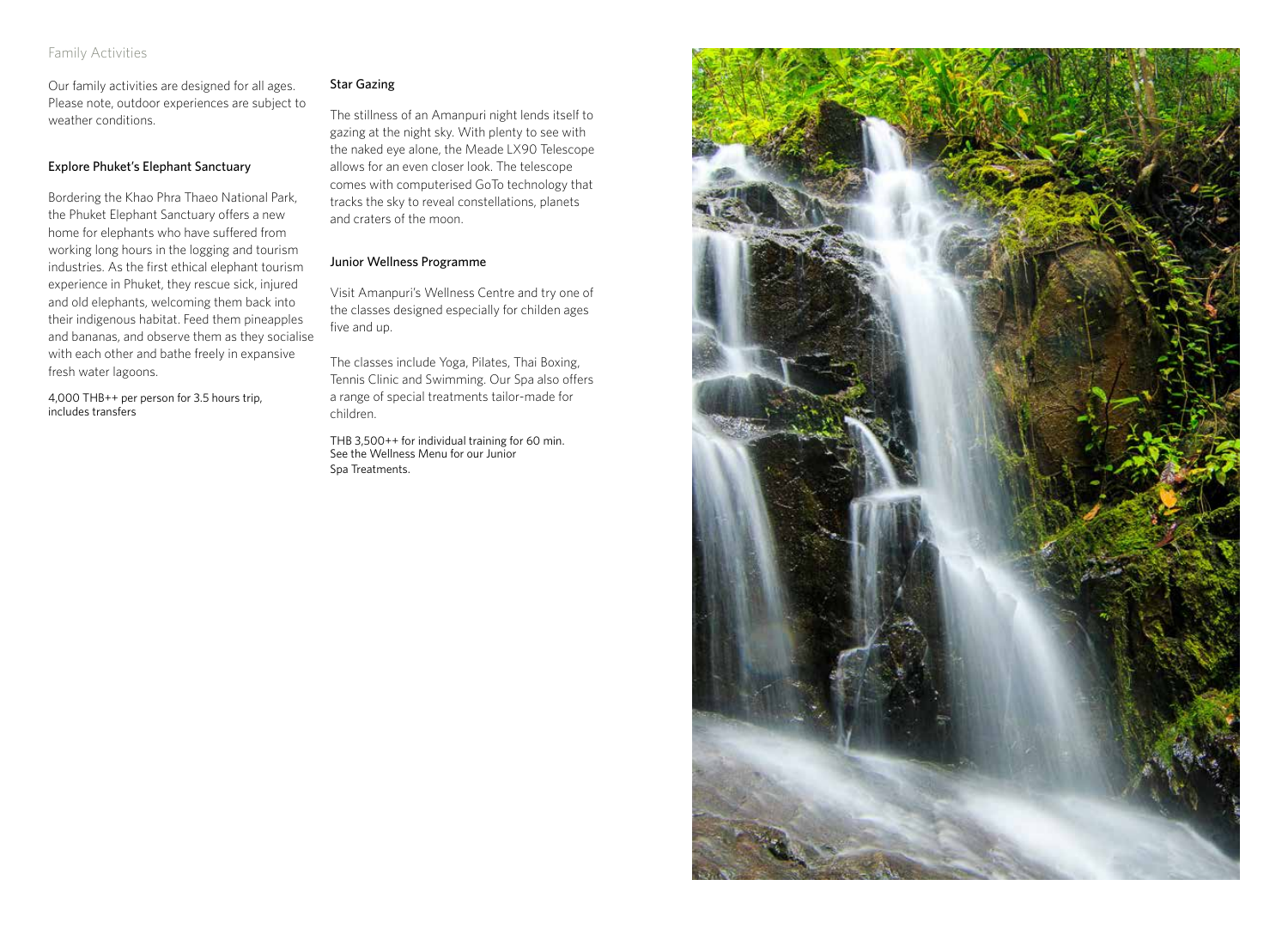

# Conservation and Outreach

## As a place of peace designed to help guests discover and enjoy the natural world, Amanpuri partners with three charities that closely align with these aims.

## Amanpuri Clean Ocean Conservancy

Globally, over 200,000 tonnes of waste is thrown into the oceans each day and 60 percent of it comes from Southeast Asia. To help tackle this, Amanpuri has partnered with Ecoalf, an upcycling ocean initiative founded by free diver Javier Goyeneche. Ecoalf's mission is to reduce ocean waste and transform it into top quality yarn, ultimately creating fabric for shoes and clothing.

Amanpuri is taking part in a global movement for cleaner oceans in two major ways:

- We are proud to say we are aiming to be a 100% plastic free resort by June 2020
- We are encouraging stewardship within the local fishing community of Phuket through education and sponsorship, so together we can return the Andaman Sea to its natural state

## Amanpuri Disaster Relief Fund

All Hands and Hearts is a fast response, notfor-profit organisation dedicated to helping communities rebuild after natural disasters like tsunamis and earthquakes.

We are committed to supporting All Hands and Hearts' relief work through ongoing fundraising initiatives organised and spearheaded by our amazing Amanpuri staff. We believe that every effort, large or small, can make a big difference.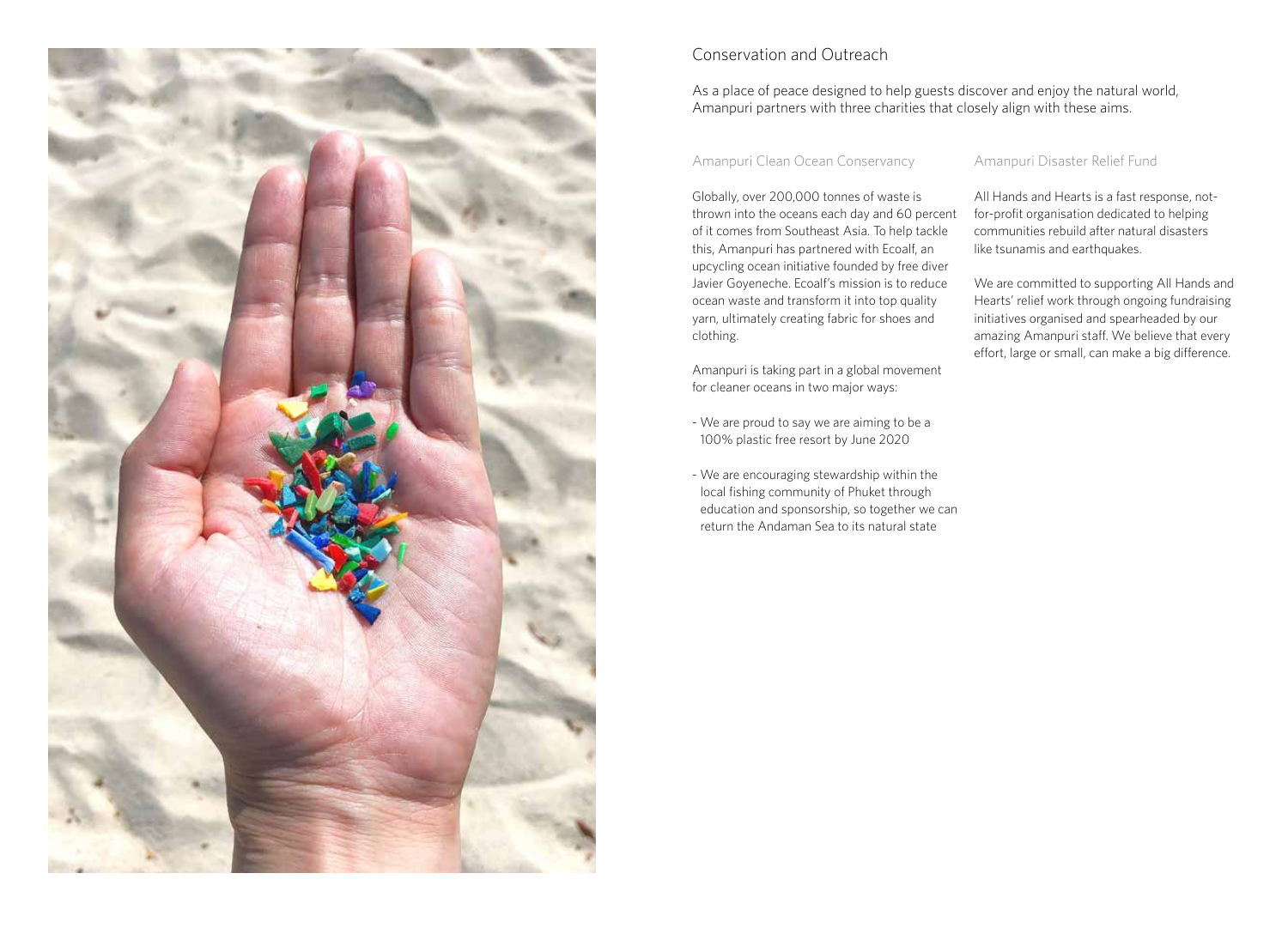## Amanpuri Animal Sanctuary Fund

The Amanpuri Animal Sanctuary Fund supports the efforts of grassroots Thai NGO initiatives that put their hearts and hands out to rescue and rehabilitate indigenous animals. Our focus is primarily with the Phuket Elephant Sanctuary and the Gibbon Rehabilitation Project. We currently support them in the following ways:

- Volunteering: the Eco-Beach Centre team is dedicated to encouraging stewardship of the planet within our community. Team members offer their support by volunteering in the release programmes at the Gibbon Rehabilitation Project, and supporting the Elephant Sanctuary by caring for their animals.
- Spreading awareness: Amanpuri is committe to supporting both initiatives, taking our guests on excursions to Khao Phra Thaeo National Park to see the elephants, who are free to run, socialise and bathe in the lagoons and jungles of their sanctuary, and to the Gibbon Rehabilitation Project, to meet the staff and learn about their programme in Phuket.
- Growth: we are committed to assisting both initiatives in their growth and development through financial support and fundraising.



How you can help If you would like to support us in any way, donations can be made through our Guest Services team, with all funds going directly to your desired charity.